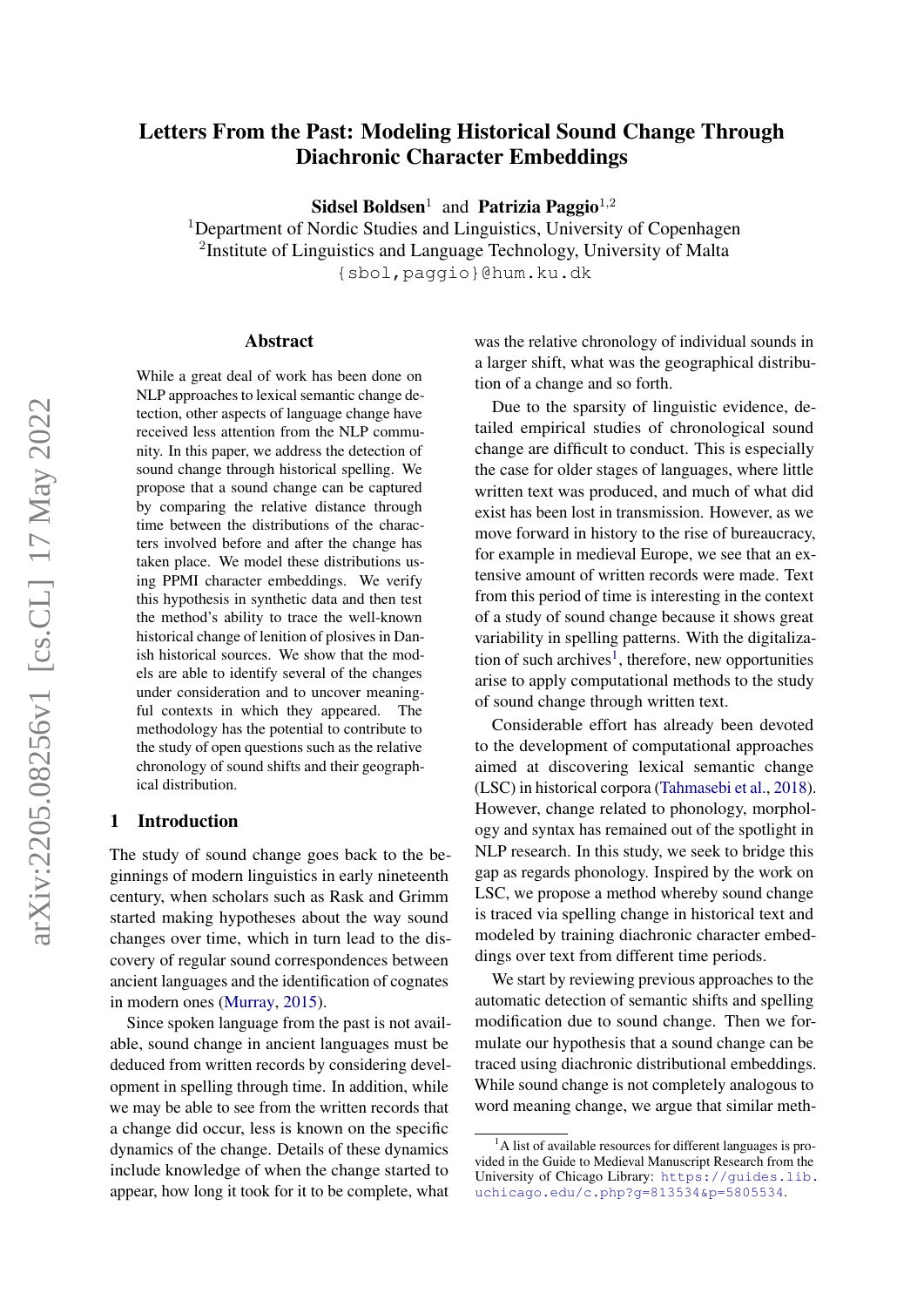ods can be used for both. To verify our hypothesis, we conduct three studies on simulated sound change. First, we test the methods on the phonological environment of a simple artificial language. Then, we apply the same methods to a more complex scenario created by simulating sound change in a corpus of synchronic Danish text. Having established the suitability of the methods on these two datasets, we finally experiment with tracing a well-known sound change in real historical language data, again in Danish.

The implementation and datasets are available online<sup>[2](#page-1-0)</sup>.

### 2 Related Work

The application of NLP methods to automatic LSC detection is already a rather well-developed subfield of NLP research [\(Tahmasebi et al.,](#page-9-1) [2018;](#page-9-1) [Ku](#page-9-2)[tuzov et al.,](#page-9-2) [2018\)](#page-9-2). In particular, the emergence of word embeddings as a viable way to model the distributional hypothesis in semantics [\(Firth,](#page-8-0) [1957\)](#page-8-0) has paved the way for an application of word embeddings to LSC modeling [\(Kim et al.,](#page-9-3) [2014;](#page-9-3) [Hamilton et al.,](#page-9-4) [2016b;](#page-9-4) [Eger and Mehler,](#page-8-1) [2016;](#page-8-1) [Yao et al.,](#page-9-5) [2018\)](#page-9-5). Synchronically, the meaning of a word is characterized by word embeddings in terms of the contexts it appears in. LSC is captured by training word embeddings at different time points and comparing these distributions typically using cosine distance. Recently, contextualized word embeddings have also been applied to the problem. While such models have the capability to capture change in distinct word usages, preliminary results suggest that traditional word embeddings are superior to the task of semantic change detection [\(Schlechtweg et al.,](#page-9-6) [2020;](#page-9-6) [Montariol et al.,](#page-9-7) [2021\)](#page-9-7).

One of the main issues in this comparison is the temporal alignment of dense embedding spaces. For example in the case of neural models, embeddings are initialized and trained stochastically, which means that separate runs – on even the same data – will yield different embedding spaces. Thus, work has focused on the development of methods to perform alignments to make dense embedding spaces comparable across time (see [Kutuzov et al.](#page-9-2) [\(2018\)](#page-9-2) for an overview). As an alternative to neural embeddings, scholars have also used purely count-based measures, which are naturally aligned across dimensions. Normalization techniques are

<span id="page-1-0"></span><sup>2</sup>[https://github.com/syssel/](https://github.com/syssel/letters-from-the-past)

also applied, e.g. based on positive pointwise mutual information (PPMI) [\(Hamilton et al.,](#page-9-4) [2016b;](#page-9-4) [Yao et al.,](#page-9-5) [2018\)](#page-9-5).

Most studies of LSC do not rely on a control dataset against which to validate their conclusions. In [Dubossarsky et al.](#page-8-2) [\(2017\)](#page-8-2), on the contrary, it is argued that any claims about putative laws of semantic change in diachronic corpora must be evaluated against a relevant control condition. The authors propose a methodology in which a control condition is created artificially from the original diachronic text collection by reshuffling the data. No systematic LSC is expected in the artificially developed control dataset.

The distributional hypothesis has also been proposed as an explanatory model within the domain of phonology suggesting that phonological classes are acquired through distributional information [\(Chomsky and Halle,](#page-8-3) [1968;](#page-8-3) [Mielke,](#page-9-8) [2008\)](#page-9-8). Driven by this hypothesis, recent work has focused on testing how distributional properties can be learned by phoneme embeddings (see [Mayer](#page-9-9) [2020](#page-9-9) for an overview). [Silfverberg et al.](#page-9-10) [\(2018\)](#page-9-10) investigated to what extent learned vector representations of phonemes align with their respective representations in a feature space in which dimensions are articulatory descriptors (e.g.,  $\pm$ plosive). Recently, [Mayer](#page-9-9) [\(2020\)](#page-9-9) has shown that phonological classes, such as long and short vowels, can be deduced from phoneme embeddings normalized using PPMI by iteratively performing PCA on candidate classes.

Thus, while the distributional hypothesis for phonology is well-established, one notable issue is the fact that the empirical evidence to study sound change is relatively inaccessible since it requires recorded speech or phonologically transcribed data. Simulation is therefore used as a tool for studying the underlying mechanisms of sound change by creating computational models based on linguistic theory [\(Wedel,](#page-9-11) [2015\)](#page-9-11). Through simulation, questions pertaining to e.g., what factors influence the (in)stability of vowel systems across generations [\(de Boer,](#page-8-4) [2003\)](#page-8-4) can be modeled by controlling the assumptions made by the model. Work on simulation ranges from implementing theoretical approaches using mathematical models [\(Pierre](#page-9-12)[humbert,](#page-9-12) [2001;](#page-9-12) [Blythe and Croft,](#page-8-5) [2012\)](#page-8-5) to iterated learning and neural networks [\(Hare and Elman,](#page-9-13) [1995;](#page-9-13) [Beguš,](#page-8-6) [2021\)](#page-8-6).

While the output of such models can be tested empirically on what we observe at a synchronic

[letters-from-the-past](https://github.com/syssel/letters-from-the-past)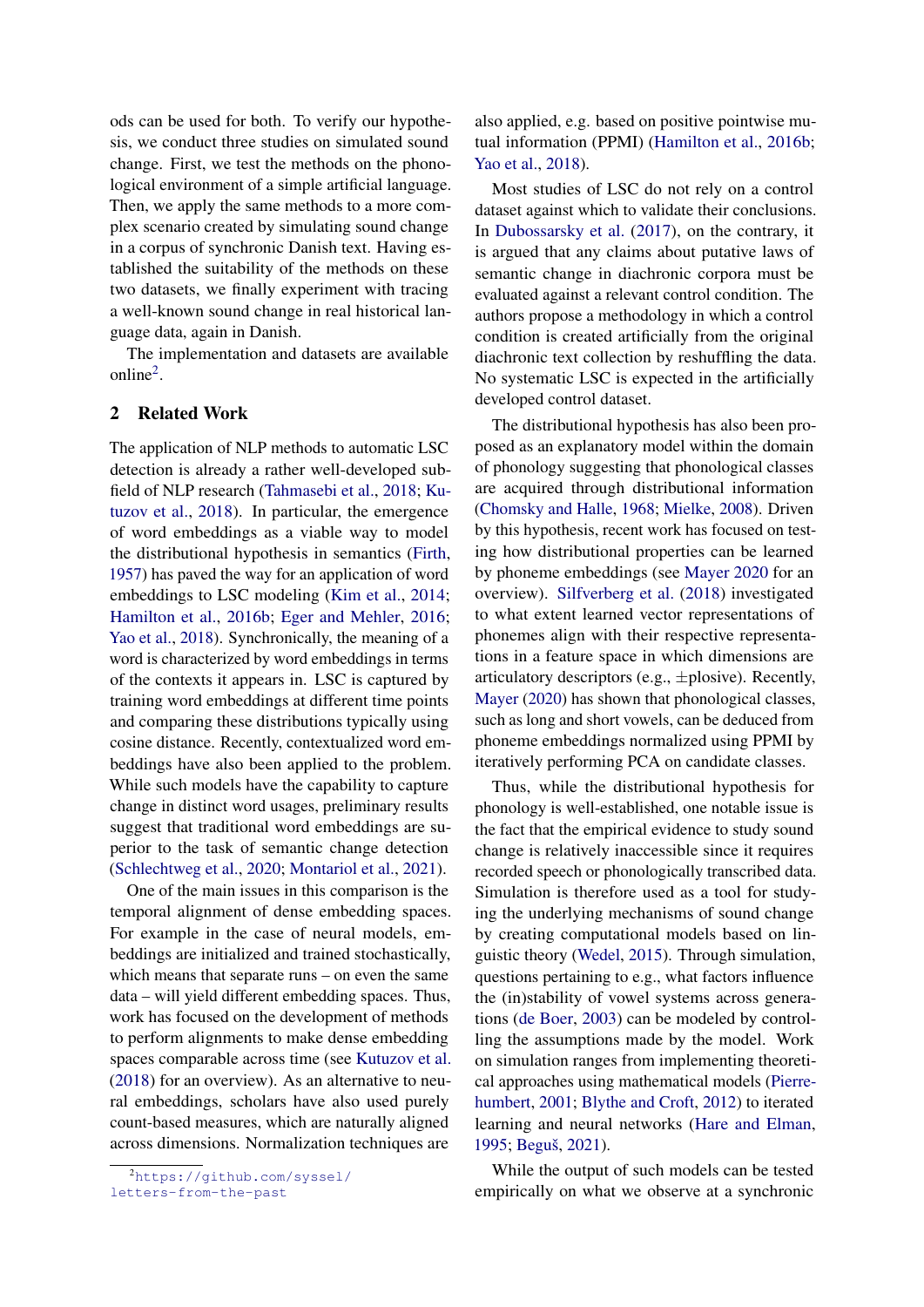level, they are primarily theoretically driven. In this paper, we wish to take a data-driven approach and utilize some of the methods reviewed above to track historical sound change in writing. Rather than using word embeddings as done to model lexical change, we will use character embeddings, that are better suited to the task of sound change modeling.

#### 3 Modeling Sound Change

Within the field of LSC detection, change in word semantics is traditionally measured by computing *pairwise similarity* [\(Hamilton et al.,](#page-9-4) [2016b\)](#page-9-4) over a time series,  $(t, ..., t + \delta)$ , in which a shift in the meaning of a word,  $w_i$ , can be measured by its relative distance to another word,  $w_i$ . In this way, hypotheses about specific shifts may be tested. Another measure is *semantic displacement*, in which semantic change for a given word is quantified by measuring its temporal displacement. For both measures, looking at consecutive time steps provides a measure to the rate of change of a word – in relation to another word, or independently.

While LSC is about meaning shifts of unchanged word forms, sound change is a change of form, i.e., a given phoneme changes to another one within certain contexts. We denote such a change  $a \rightarrow b / c$ , where 'c' stands for a given context. While changes of either *a* or *b* will be reflected in changes to their individual distributions (*displacement*), looking at them independently of one another will not tell us whether one of the phonemes is becoming similar to the other. Therefore, we suggest to look at the *pairwise similarity* between *a* and *b*. More specifically, given a time series  $(t_1, ..., t_n)$ , in which  $t_1$ denotes a time before a sound change was in effect and  $t_n$  denotes a time where a sound change is completed, we expect  $b_i$  to *move* towards  $a_1$  as  $i \rightarrow n$ , in other words to become similar to  $a_1$ , since it will begin to appear in the same contexts.

As was noted earlier, sound is not accessible in historical text, to which we would like to be able to apply our methodology. In historical text preceding spelling conventions, sound is assumed to be reflected in spelling. While detailed philological and linguistics analyses of written language can help to determine if a distinct spelling corresponds to a particular phoneme, or whether that spelling is rather a reflection of synchronic spelling variation [\(Minkova,](#page-9-14) [2015\)](#page-9-14), resources including such analyses are scarce. Thus, we chose to use characters as a proxy for sound, and model sound change through

changes in the distance between pairs of character distributions. In addition, before assuming that an observed decrease in the distance between two such distributions reflects a real change, we also want to see that the same decrease is not visible in a control corpus in which no such change has indeed taken place.

## 4 Experimental Setup

In order to verify the hypothesis that sound change can be traced using distributional information with the methodology proposed above, we test whether we are able to trace simulated change in synthetic data. As a first synthetic setting, we restrict ourselves to track change in a synthetic language with simple phonotactics. In this way, we get a sense of whether the proposed hypothesis works under perfect conditions, i.e., one in which characters correspond with phonemes one-to-one. In the second synthetic setting, we seek to imitate the condition of tracing change in an orthographic setting by simulating change in a corpus of synchronic text in which character distributions interact with the noise added by spelling and lexicon. In both synthetic settings, we compare the simulated change to a control setting where no change has occurred.

Finally, we will test the hypothesis on real data. Our goal is to trace the lenition after vowels of voiceless plosives, *p t k*, to their voiced counterparts, *b d g*, in historical Danish. While this change is believed to have initiated around the beginning of the  $14<sup>th</sup>$  century, details about the relative chronology of the series and geographical distribution of the change are difficult to account for [\(Frederiksen,](#page-8-7) [2018\)](#page-8-7). Therefore, in an attempt to discover interesting patterns of this change, we train character embeddings on historical sources from the periods following the time when the change is believed to have started. As we did for the synthetic data, and again following [Dubossarsky et al.](#page-8-2) [\(2017\)](#page-8-2), we also introduce a control setting to test the significance of the observed changes.

#### 4.1 Data

Parupa is an artificial language introduced by [Mayer](#page-9-9) [\(2020\)](#page-9-9). It is characterized by a small phono-logical inventory<sup>[3](#page-2-0)</sup>, and simple phonotactic rules for how sounds combine:

• only *CV* syllables are allowed

<span id="page-2-0"></span><sup>3</sup>*C*: /*p t k b d g r*/ *V*: /*i e u o a*/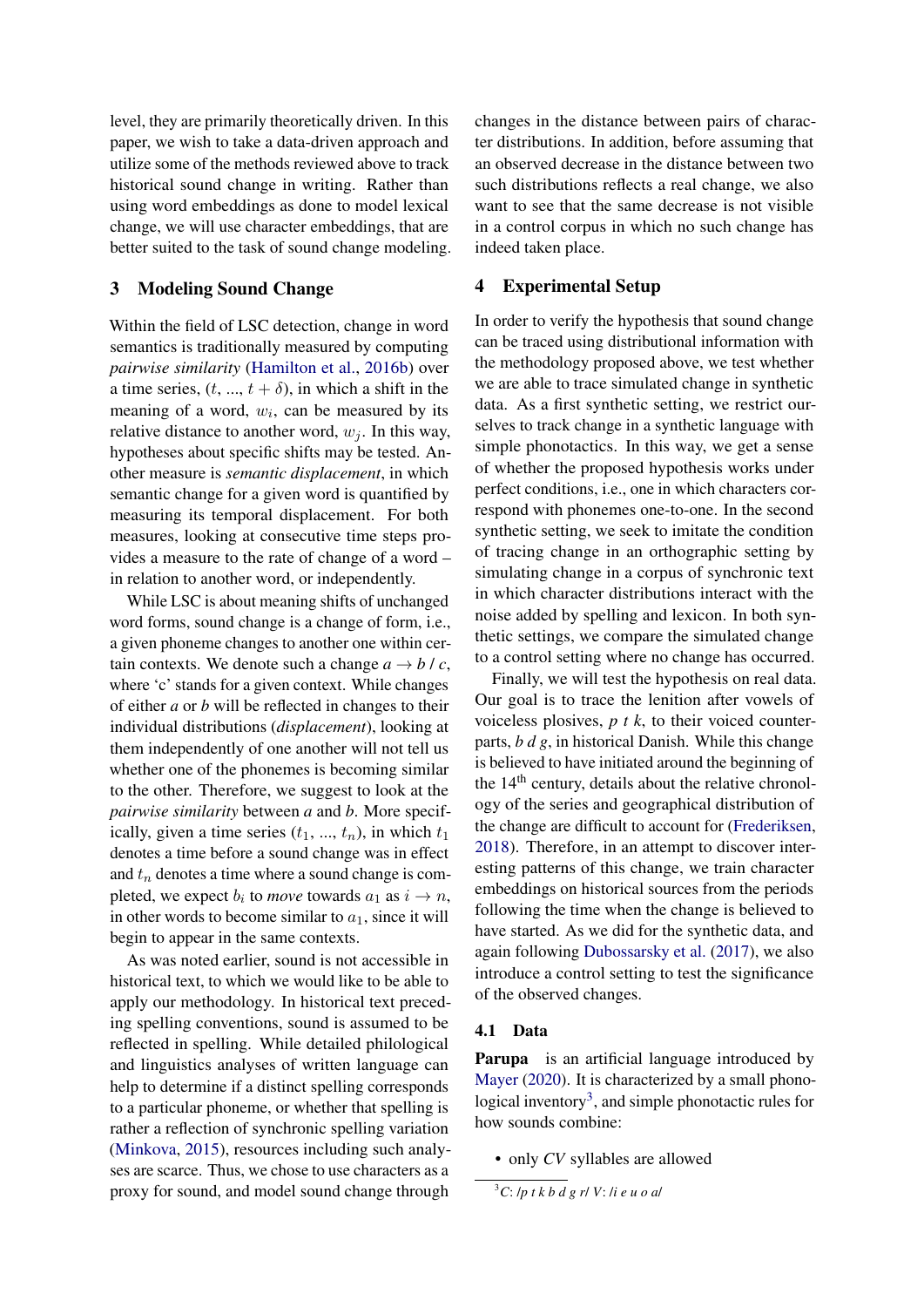- /*p t k*/ occur before high vowels, /*i u*/
- */b d g/* occur before non-high vowels, /*e o*/
- only */b p/* occur word-initially
- /*r*/ occurs before all vowels
- all consonants can occur before /*a*/

We created five corpora of Parupa consisting of 20,000 words each using the Hidden Markov Model provided by [Mayer](#page-9-9) [\(2020\)](#page-9-9)<sup>[4](#page-3-0)</sup>: While the first corpus,  $\text{parupa}_1$ , preserves the phonotactic rules listed above, the remaining four include a sound change,  $p \rightarrow b / a$ , *i*<sup>[5](#page-3-1)</sup>, which happens gradually (linearly) and is fully completed in  $parupa<sub>5</sub>$ . Additionally, we created five control corpora (one for each of the target ones and with the same vocabulary) which do not include any simulated sound change. Each of the corpora consists of 50, 000 words.

The Danish UD treebank To collect a corpus of synchronic language, we extracted the training sentences from the Danish UD treebank [\(Johannsen](#page-9-15) [et al.,](#page-9-15) [2015\)](#page-9-15). From this collection of sentences, we extracted five sub-corpora (UD-Danish<sub>1-5</sub>) consisting of ∼16,000 words each, in which we simulated a sound change,  $g \rightarrow k / V_{N} / (V \# t \#)^{6}$  $g \rightarrow k / V_{N} / (V \# t \#)^{6}$  $g \rightarrow k / V_{N} / (V \# t \#)^{6}$ . As done in the case of Parupa, the sound change was simulated gradually, with linear increase in change probabilities (i.e., 0, 0.25, 0.50, 0.75, 1). To create the control condition, we also kept a version of the sub-corpora where no change was simulated. The five control versions are thus identical to the five target corpora in terms of vocabulary and distributions, except for the simulated change.

Historical spellings of geographical names *Danmarks Stednavne* is a on-going lexicographic book series creating a register of geographical names in Denmark. The register also serves as a philological resource by listing attestations of the names coming from various historical resources. For example, the entry for *Copenhagen* includes over [7](#page-3-3)00 historical attestations listed by date<sup>7</sup>. In addition to the printed volumes [\(Danmarks Sted](#page-8-8)[navne,](#page-8-8) [1922–2013\)](#page-8-8), geographical names and their connected metadata (e.g., geographical location and historical attestations) have been digitized, and can be found in an online edition<sup>[8](#page-3-4)</sup> which comprizes over 210, 000 names and 900, 000 historical attestations. To study the lenition of /*p t k*/, we extracted historical attestations of names ranging from the  $12<sup>th</sup>$  to the 18<sup>th</sup> century. Using the attestation before the  $14<sup>th</sup>$  century as a reference to the time before the change was initiated  $(t_1)$ , we divided the list of names into bins of half a century to track the development of character embeddings through time. The choice of bin size is an important methodological consideration when tracing language change [\(Kutu](#page-9-2)[zov et al.,](#page-9-2) [2018\)](#page-9-2). From a philological perspective, 50 years correspond to two generations of writers ('spellers'), which is considered a realistic bin size to track development of spelling in writing. This provides us with eleven sub-corpora with 31, 000  $(\pm 15,000)$  name tokens on average.

In order to create a control setting, we generated a corresponding number of sub-corpora by stratifying the names with respect to their date of attestation, corresponding to the 'shuffle' approach suggested by [Dubossarsky et al.](#page-8-2) [\(2017\)](#page-8-2). In this approach, no diachronic change is expected to be observed, as attestations are distributed evenly across bins based on their original date of occurrence.

#### 4.2 Character Embedding Model

To represent characters in a distributional space, we use PPMI embeddings. Contrary to dense embeddings, these are easy to interpret and when compared across different initializations, they are naturally aligned, so we do not introduce noise caused by the alignment process.

Using the implementation by [Mayer](#page-9-9) [\(2020\)](#page-9-9), the sliding window is directional, and thus we distinguish contexts preceding and following the target character. While this directionality is neglected when creating PPMI word embeddings, the direction matters when using character embeddings to test the intuition behind the distributional hypothesis, in which direction in a context is meaningful.

The context window is chosen according to the

[navneforskning.ku.dk](https://danmarksstednavne.navneforskning.ku.dk)

<span id="page-3-0"></span><sup>4</sup>[https://github.com/connormayer/](https://github.com/connormayer/distributional_learning) [distributional\\_learning](https://github.com/connormayer/distributional_learning)

<span id="page-3-1"></span><sup>5</sup>The underscore indicates the position of the changing element, i.e., *p* changes into *b* when preceding *u* or *i*. This notation using an underscore to indicate position of the changing element will be used throughout the rest of the paper.

<span id="page-3-2"></span><sup>&</sup>lt;sup>6</sup>i.e., *g* between vowels, word-final after vowel, or after vowel preceding word-final *t*. The latter condition was created in order to capture adverbial forms of adjectives ending in -*g*.

<span id="page-3-3"></span><sup>7</sup> e.g., *Kopmanahafn* (1247), *Køpmannehafn* (1249), *Kiøpnehaffn* (1388), *Kiøbendehaffn* (1429).

<span id="page-3-4"></span> $^8$ [https://danmarksstednavne.](https://danmarksstednavne.navneforskning.ku.dk)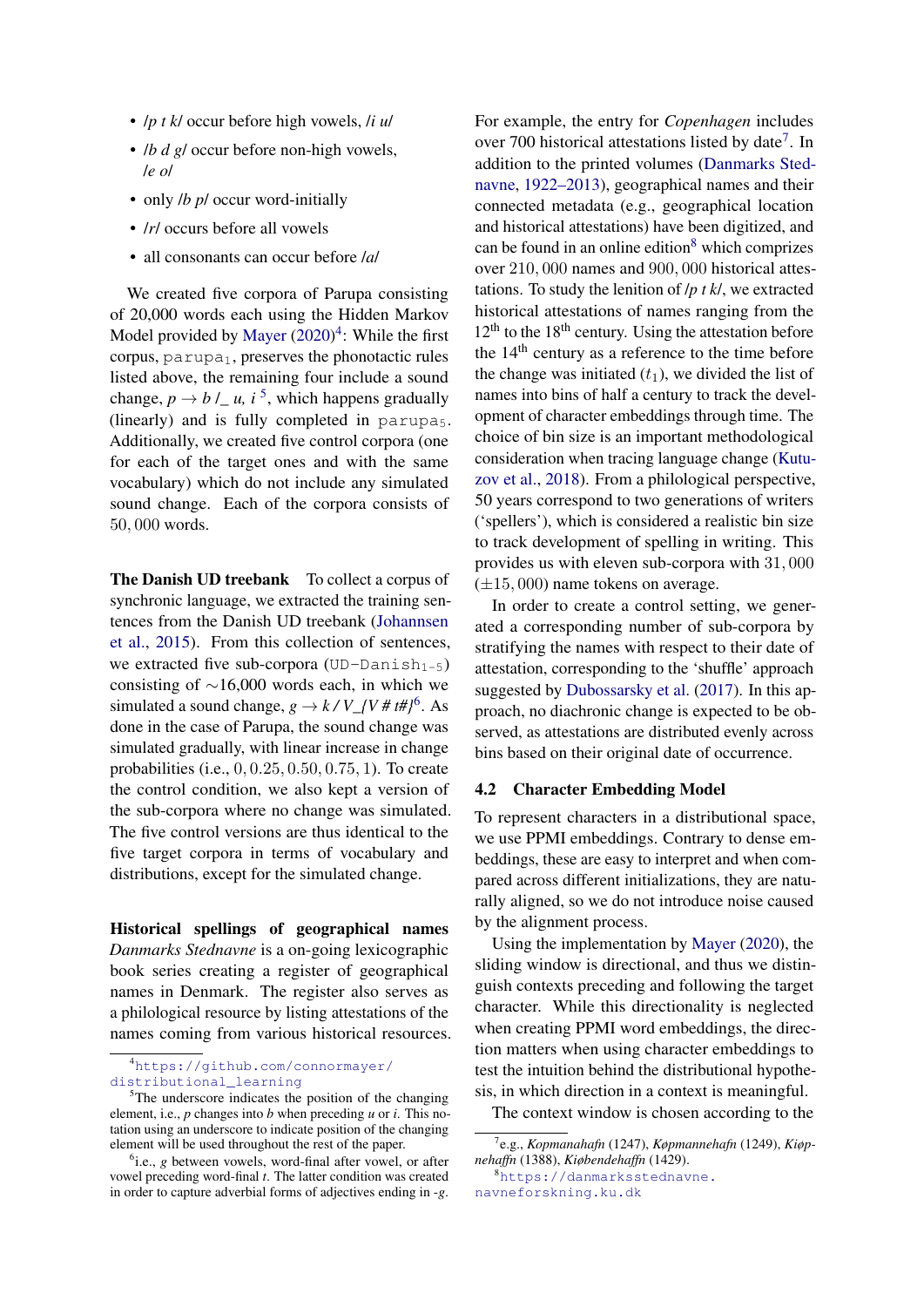conditioning of the change aimed to be captured: For Parupa, the simulated change is conditioned on only one character, and thus for this experiment we applied bigrams. For UDDanish, we applied trigams as the change is conditioned by two characters (the preceding and succeeding). For the tracking of lenition in Danish, the condition of the change is expected to be similar to the one we simulated in the synthetic setting of UDDanish. However, to ensure we capture enough context, in this case we expand the model to using 4-grams.

#### 4.3 Measuring Change

We measure sound change in terms of a decrease in the distance between two character distributions over time. In other words, given two character distributions A and B corresponding to any two phonemes /*a*/ and /*b*/, we should see that  $distance(A^{(1)}, B^{(n)})$  gets smaller for greater values of *n* if there is a change  $A \rightarrow B$ .

While most studies use cosine distance to measure the difference between distributions [\(Kutuzov](#page-9-2) [et al.,](#page-9-2) [2018\)](#page-9-2), we chose to use Euclidean distance as it directly reflects our hypothesis by taking the sum of differences in each dimension (context).

For each of the corpora being investigated, we use the R software [\(R Core Team,](#page-9-16) [2021\)](#page-9-16) and the 'effects' package [\(Fox and Weisberg,](#page-8-9) [2019\)](#page-8-9) to build linear regression models that predict the distributional distance between two sounds per temporal interval in the target and the control versions of the corpus. The advantage of employing linear regression in this case is that we can test the effect of multiple factors as well as their interaction. In our case, the distance between the two sounds being investigated is the dependent variable, and we want to predict the main effects of temporal interval and corpus as well as the interaction between them. To argue that there has been a sound change across time, there must be a significant effect of temporal interval on distance. In addition, we would like to see an interaction between this effect and the effect of the corpus variable in that the change should be absent, or at least significantly smaller, in the control corpus.

#### 5 Results

Table [1](#page-5-0) shows the results of the linear regression models we developed to test whether any evidence of sound change discovered in the target corpora, where sound change is either simulated or histori-

<span id="page-4-0"></span>

Figure 1: Interaction of Bin and Corpus on Distance in Parupa (a) and the Danish UD treebank (b)

cally present, stands the comparison with the control corpora. The 'intercept' estimate corresponds to the distance predicted between the two sounds being investigated in the initial temporal interval. The 'Bin' estimate shows by how much the distance is expected to change for every temporal interval. A negative effect means that the distance between the two sounds is becoming smaller. The 'Control' effect shows the predicted change to the initial Intercept in the control corpus (this corresponds to the effect of the corpus variable), and finally 'Bin:Control' shows the interaction between temporal bin and corpus type.

In the R implementation, each of the models is expressed in terms of the following equation:

$$
model = lm(Distance \sim Bin * Corpus) \quad (1)
$$

In both corpora where change is simulated, there is a significant effect of temporal interval. This is expected given the fact that gradual change has been induced in the data. For both corpora, the effect of the control corpus on the initial sound distance is not significant. Importantly, the interaction between the effect of the temporal bin and the control corpus is significant in both cases. The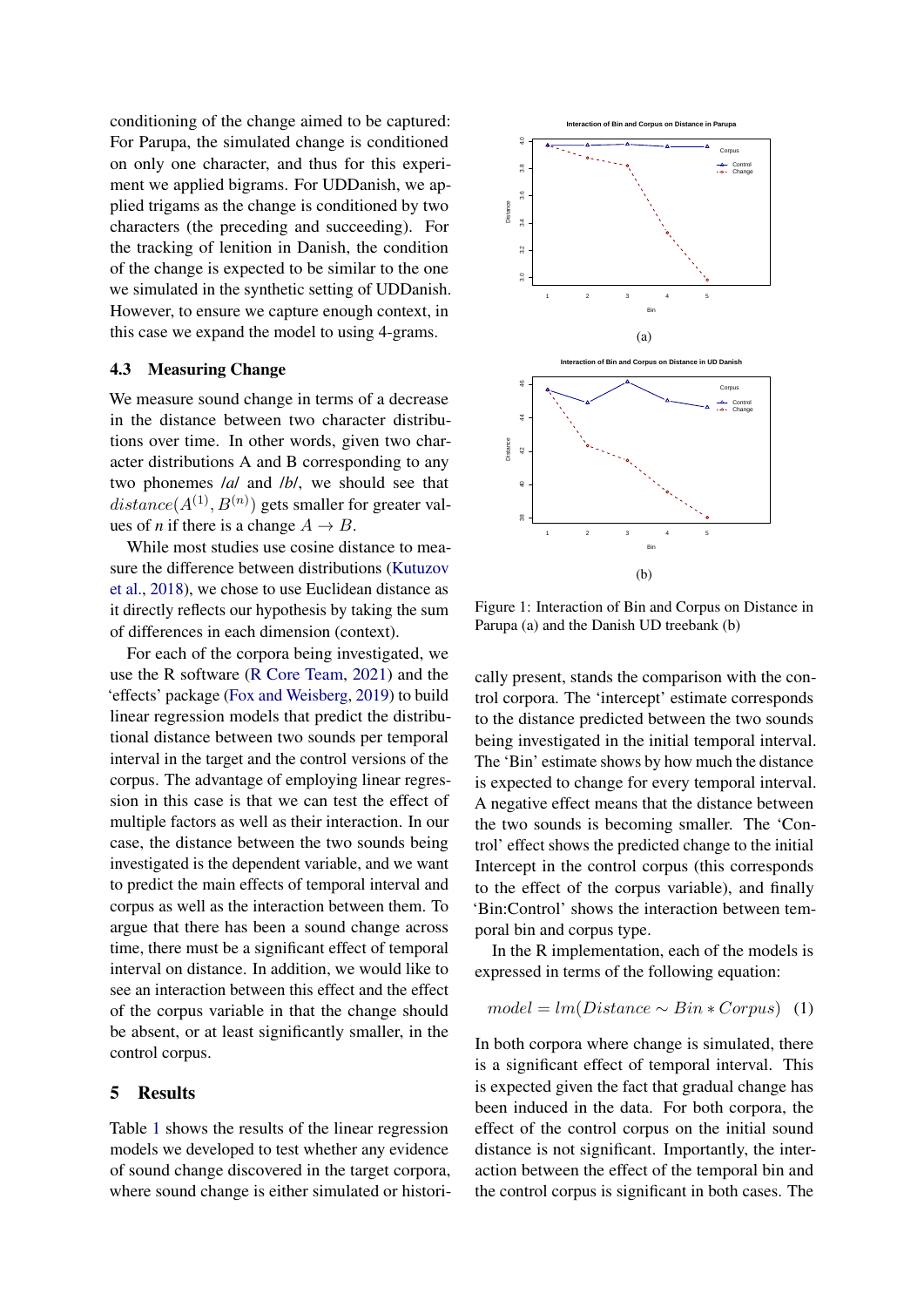<span id="page-5-0"></span>

|                   | <b>Effect</b>      | <b>Estimate</b> | <b>Std. Error</b> | p-value          |
|-------------------|--------------------|-----------------|-------------------|------------------|
|                   | (Intercept)        | 4.35            | 0.12              | ***<br>< 0.001   |
| Parupa            | Bin                | $-0.25$         | 0.04              | $< 0.001$ ***    |
|                   | Control            | $-0.38$         | 0.17              | 0.07             |
|                   | Bin:Control        | 0.25            | 0.05              | ${<}.01$ **      |
|                   | (Intercept)        | 46.81           | 0.67              | ***<br>< 0.001   |
| <b>UD</b> Danish  | Bin                | $-1.80$         | 0.20              | $< 0.01$ ***     |
|                   | Control            | $-0.96$         | 0.94              | 0.35             |
|                   | <b>Bin:Control</b> | 1.60            | 0.28              | $< 01$ **        |
|                   | (Intercept)        | 102.82          | 0.53              | $< 0.001$ ***    |
| Geo Names         | Bin                | 0.16            | 0.08              | 0.054            |
| $p \rightarrow b$ | Control            | $-1.50$         | 0.75              | 0.06             |
|                   | <b>Bin:Control</b> | $-0.07$         | 0.12              | 0.53             |
|                   | (Intercept)        | 106.77          | 0.59              | $< 0.001$ ***    |
| Geo Names         | Bin                | $-0.53$         | 0.09              | ***<br>${<}.001$ |
| $k \rightarrow g$ | Control            | $-6.55$         | 0.84              | ***<br>${<}.001$ |
|                   | Bin:Control        | 0.55            | 0.12              | ***<br>< .001    |
|                   | (Intercept)        | 110.23          | 0.99              | $< 0.001$ ***    |
| Geo Names         | <b>Bin</b>         | $-0.42$         | 0.15              | ${<}.01$ **      |
| $t \rightarrow d$ | Control            | $-9.13$         | 1.41              | $< 0.01$ ***     |
|                   | Bin:Control        | 0.46            | 0.21              | ${<}.05*$        |

Table 1: Coefficients of linear regression models predicting increase of distance between the investigated sounds in two simulated corpora.

interaction supports the hypothesis that we see a pattern of change in the simulated corpora that is significantly different compared to the control data. The interactions are shown in the plots in Figure [1.](#page-4-0)

Turning to the results for the Danish Geographical Names corpus, while the models show significant effects of Bin, Control and interaction between the two for the  $k \rightarrow g$  and the  $t \rightarrow d$  changes, no significant effects are found for the  $p \rightarrow b$  change. When we look at the corresponding interaction plots in Figure [2,](#page-6-0) we see that the distance between *p* and *b* in the corpus decreases in the third bin to then increase and finally slightly decrease again in a non-linear way. The changes displayed in the plots in (b) and (c), on the contrary, follow the expected trend: The observed consonant is moving towards its voiced version in the real corpus but not in the control.

## 6 Discussion

The results from the two simulation studies suggest that sound change can be traced with our proposed methodology of measuring the distance between pairs of character distributions over time. We showed this both in a simplified setting (Parupa), and in the orthographically noisy environment provided by synchronic Danish data (UD Danish).

The main assumption in these simulation studies was that change could be modeled linearly. However, as discussed by scholars, change is often not linear, and can follow an s-shaped curve through a community [\(Denison,](#page-8-10) [2003\)](#page-8-10). In a study of semantic lexical change based on synthetic data, [Shoe](#page-9-17)[mark et al.](#page-9-17) [\(2019\)](#page-9-17) experiment with the injection of changes the probabilities of which vary linearly or logarithmically, and find that regression in general provides reasonable results in spite of being sensitive to outliers and of producing a certain amount of false positive results. It also performs better than a non-parametric measure like Kendall's  $\tau$ . The results obtained in our study seem to confirm the usefulness of linear models to detect sound change even though one of the cases of lenition targeted in the Danish Geographical Names corpus could not be modelled.

Focusing on our results on the tracing of lenition, then, we were able to identify a change from /t  $k \rightarrow /d$  g/. However, an important thing to note in regards to the control setting for these results is how it diverges from the synthetic settings, which we initially used as a verification of the proposed hypothesis to trace sound change. There, the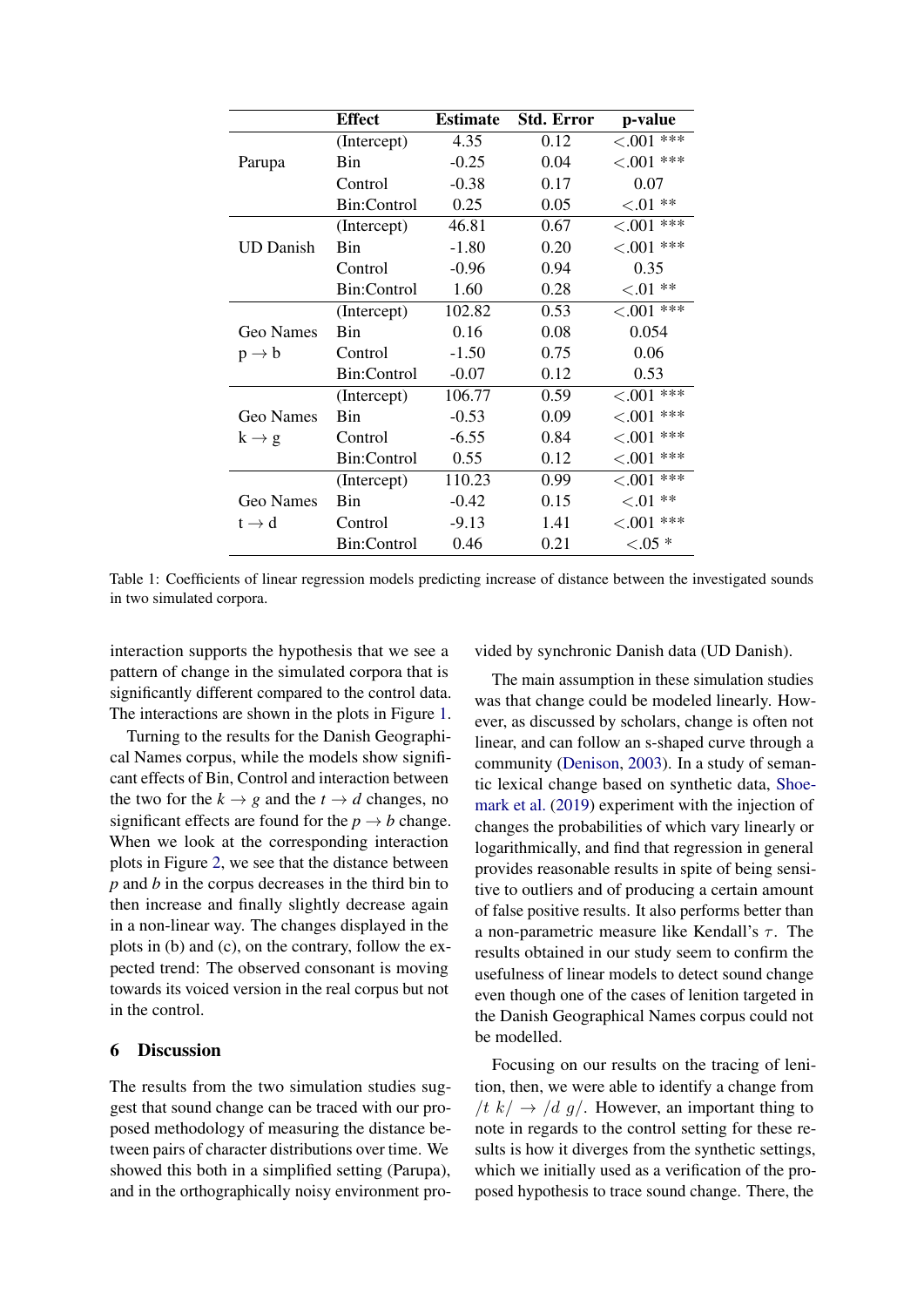<span id="page-6-1"></span>

| 2-gram           | Slope   | Pearson's r |
|------------------|---------|-------------|
| $\_{\mathrm{u}}$ | $-0.20$ | $-0.88$     |
| $\mathbf{1}$     | $-0.19$ | $-0.89$     |
|                  | $-0.07$ | $-0.94$     |
| а                | $-0.06$ | $-0.98$     |
|                  | $-0.06$ | $-0.89$     |

<span id="page-6-0"></span>

Figure 2: Interaction of Bin and Corpus on Distance in the Danish Geographical Names: Looking at  $p \rightarrow b$  (a),  $k \rightarrow g$  (b) and  $t \rightarrow d$  (c)

Table 2: Analysis of the simulated change from p to b in Parupa. Five most important dimensions after filtering bigrams with respect to Pearson's *r* (<-0.2) and p-value(<0.05). The table is ordered by slope. '#' indicates word boundaries.

| 3-gram | Slope   | Pearson's r |
|--------|---------|-------------|
| li.    | $-0.71$ | $-0.93$     |
| i e    | $-0.64$ | $-0.89$     |
| i t    | $-0.59$ | $-0.93$     |
| di     | $-0.58$ | $-0.98$     |
| a e    | $-0.57$ | $-0.96$     |

Table 3: Analysis of the simulated change from g to k in synchronic Danish. Five most important dimensions after filtering trigrams with respect to Pearson's *r* (<- 0.2) and p-value $(<0.05)$ . The table is ordered by slope. '#' indicates word boundaries.

variation in vocabulary was the same in the simulated and the control settings. In this case, however, vocabulary variation is lower in our control setting due to the shuffling of the name attestations. As a consequence, the control setting does not properly test the possible confounding effect of vocabulary within the proposed methodology. Therefore, we proceeded to evaluate what types of contexts the model picked up.

To get a sense of this, instead of looking at the euclidean distance for the full embedding, we ran linear regression on the target data looking at differences between character distributions for each dimension. We then extracted the patterns corresponding to the dimensions showing significant differences and considered those with the highest Pearson's *r* coefficient (Tables [2](#page-6-1)[-4\)](#page-7-0).

Starting with the resulting patterns for Parupa and UD Danish, in both cases we are able to identify the exact contexts where the change was simulated: In Parupa before *i*/*u* and in the UD Danish corpus, between vowels and in the frequent suffix -*ig(t)* (although the end-of-word is not captured due to n-gram size restrictions). For Parupa, it is worth noting how the model captures patterns after vowel as well. This position is only implicitly involved in the conditioning of the simulated change, and the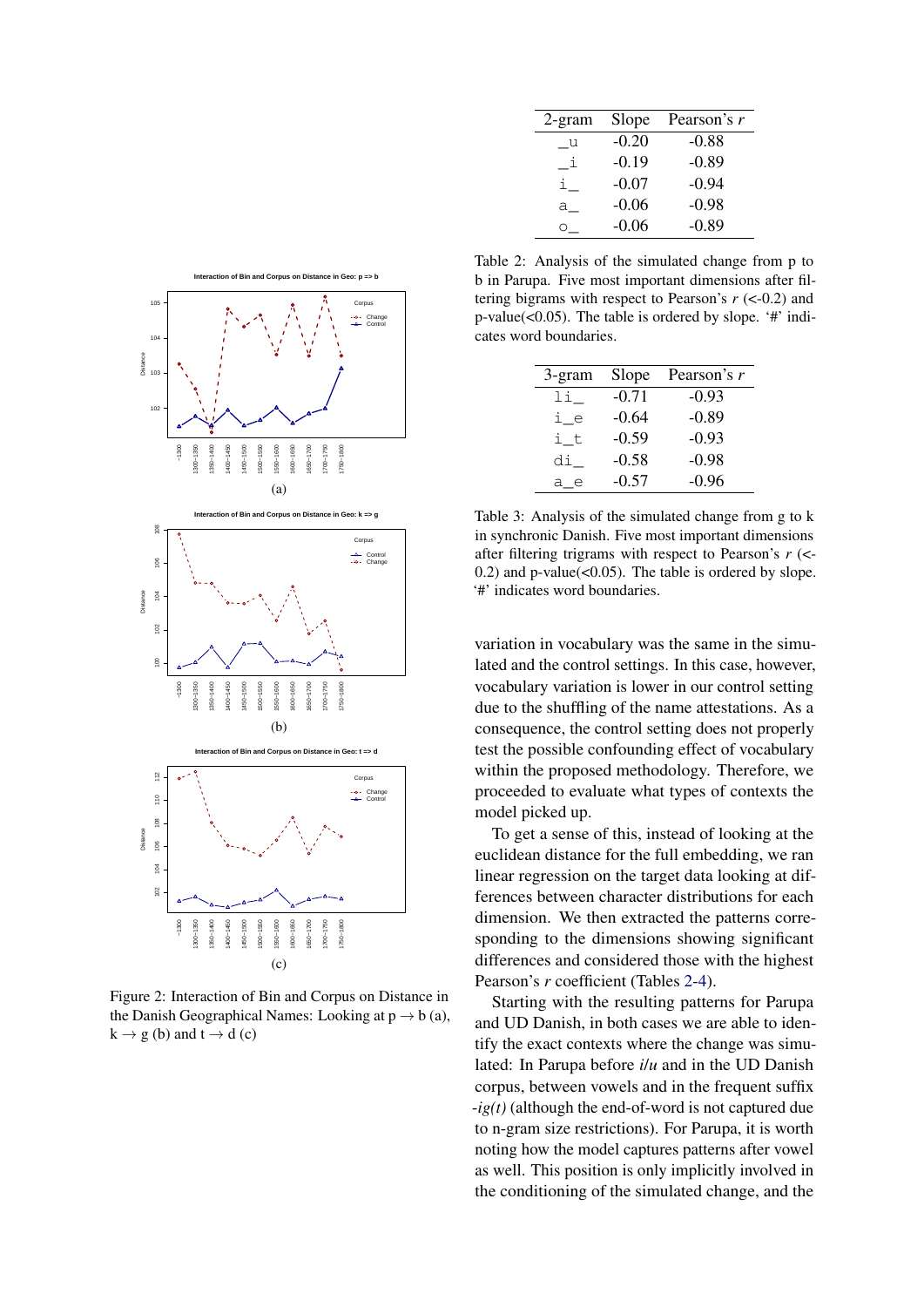<span id="page-7-0"></span>

| 4-gram  | Slope   | Pearson's r |
|---------|---------|-------------|
| rvi_    | $-0.49$ | $-0.85$     |
| æ_er    | $-0.42$ | $-0.78$     |
| sii_    | $-0.40$ | $-0.71$     |
| m#a     | $-0.40$ | $-0.81$     |
| oli     | $-0.39$ | $-0.84$     |
| an_h    | $-0.32$ | $-0.80$     |
| ara     | $-0.31$ | $-0.62$     |
| n_ga    | $-0.29$ | $-0.82$     |
| $v_1$ # | $-0.29$ | $-0.70$     |
| is a    | $-0.29$ | $-0.73$     |

Table 4: Analysis of the change from k to g in historical records of geographical names. Ten most important dimensions after filtering 4-grams with respect to Pearson's  $r \approx (0.2)$  and p-value $\approx (0.05)$ . The table is ordered by slope. '#' indicates word boundaries.

slope correspondingly less steep.

Moving on to the tracing of sound change in real data, we focus our analysis on  $k \rightarrow g$ , which showed the greatest change. Considering the patterns,  $rvi$  and  $vi$  #, these are connected to the the word *vig* 'inlet', commonly used as a suffix in the formation of geographical names in Danish. Descending from a Proto-Germanic word with final -*k* (*w¯ıkwan* 'to give way; to turn (away)', compare German *weichen* 'id.' and Dutch *wijken* 'id.' [\(Kroonen,](#page-9-18) [2013\)](#page-9-18)), the suffix is in early sources attested with a -*k*: For example, out of the six written sources of the geographical name *Rørvig* before the 14<sup>th</sup> century (corresponding to bin 1-3 in our study), four were written with a -*k*, while in later sources forms with -*g* became predominant, with the latest attestation of -*k* appearing in 1465. Many of the patterns can be attributed to spellings related to similar changes<sup>[9,](#page-7-1)[10](#page-7-2)</sup>. However, in the case of  $n_{q}a$ , is a and an\_h these are not immediately interpretable. In the case of  $\circ$ 1i<sub>,</sub> this pattern is most likely related to the word *bolig* 'home;dwelling'. This word, however, does not have a comparable ancestor with -*k*, and the change has to be explained as reflecting later innovation, namely beginning trend of using *bolig* in name formations among younger attestations.

This latter example is related to an important issue in language evolution: When language changes

through generations, we also observe shifts in culture. Different types of 'data drift' are in fact discussed by [Hamilton et al.](#page-8-11) [\(2016a\)](#page-8-11) in the context of LSC. The authors suggest that they may be modeled independently of each other by means of different measures of change. The effect of cultural change has yet to be discussed for sound change. However, it is an important discussion, since phonology, when looking at it from a corpusbased perspective, is not only governed by phonotactic constraints, but also a by-product of word usage, which is in turn dependent on cultural patterns.

In this respect, another important point to note about the retrieved patterns – both from the simulation of UD Danish and the tracing of  $k \rightarrow g$  – is that many of them reflect derivational or inflectional suffixes, and are thus characterized by high frequency of occurrence across word forms.

While the observation that frequent patterns are more easily captured may seem trivial, lack of sufficient evidence may nevertheless be the reason why we cannot model the  $p \rightarrow b$  change. Germanic p descends from Proto-Indo-European (PIE) \**b*, which, however, has a special place in the PIE phoneme inventory and is considered a sort of black sheep that some scholars do not believe to have existed due to its few attestations. In fact, the attestations of Germanic *p* most often come from loan words and are not seen in morphemes. Thus the evidence for  $p \rightarrow b$  is inherently scarcer than for the other two consonant pairs we have investigated. Further investigation of this sound change could be carried out by means of additional simulations, or more detailed analysis of the obtained character distribution, and is left for the future.

A final observation on the identified patterns is that the model fails to generalize across synchronic variation in spellings. For example, we see that a spelling with *ii* is treated alongside spelling with a single *i*. While this type of variation could to some extent be accounted for by treating it as an independent variable, such a solution would have consequences for our experiment design in that we use PPMI weighting on raw n-gram counts. This method enabled us to interpret the exact inner workings of the model and find the contexts in which a change has happened. If we had used neural models for example, in which characters are represented by dense embeddings, similar characters would have shared similar representations, thereby

<span id="page-7-1"></span><sup>9</sup>Danish *sig* 'bog; mire' from Old Danish *sik*, compare Norwegian and Swedish (dialectal) *sik* [\(Danmarks Stednavne,](#page-8-8) [1922–2013\)](#page-8-8)

<span id="page-7-2"></span><sup>10</sup>Danish *ager* 'field' from Proto-Germanic *akra*, compare English *acre* and Swedish *åker* [\(Kroonen,](#page-9-18) [2013\)](#page-9-18).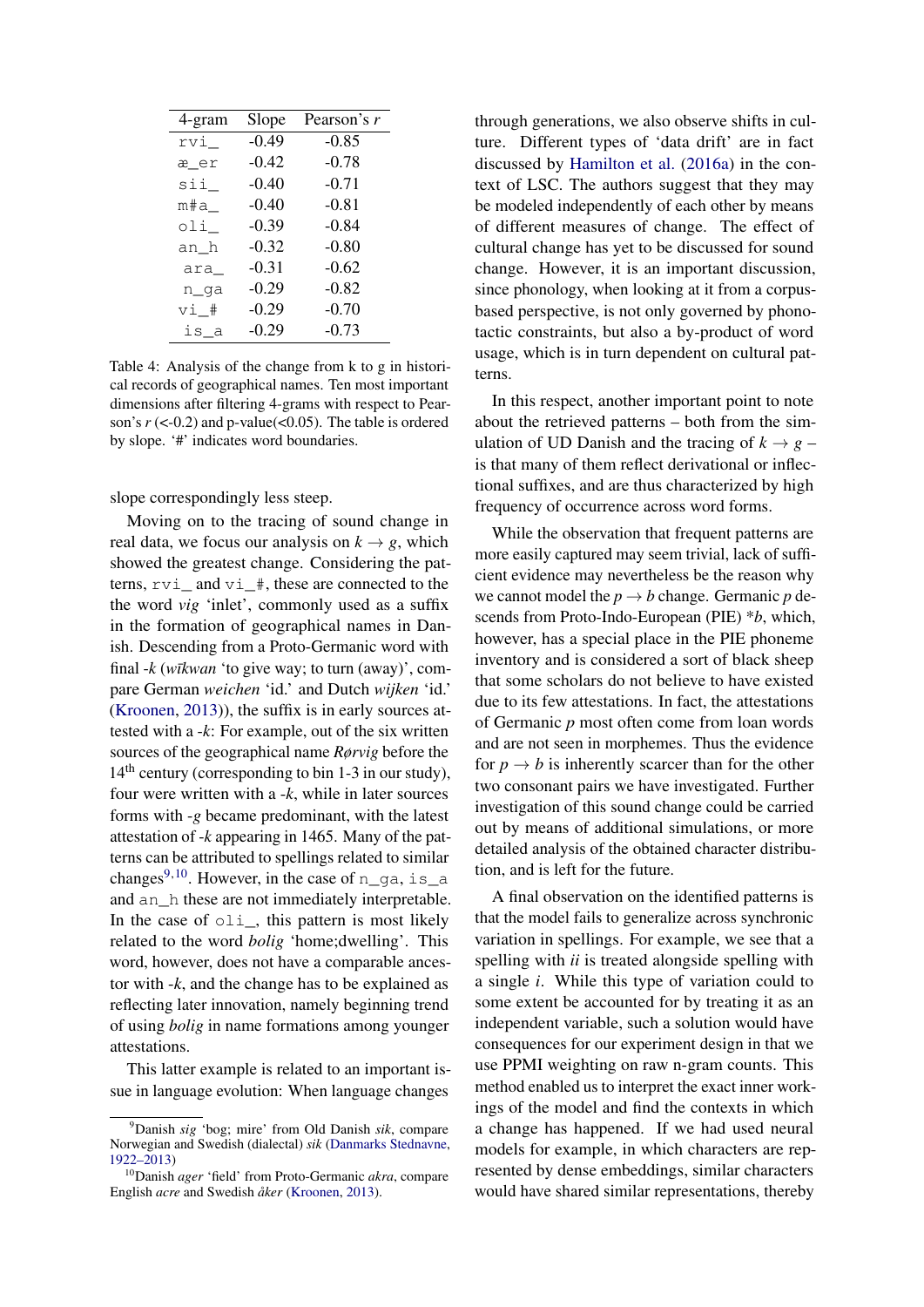perhaps allowing the model to generalise e.g., to sound change occurring after a *vowel*. In this study, we wanted to privilege explainability, but dense representations should be explored in the future.

## 7 Conclusion and Future Work

In this paper we presented a novel method for the modeling of sound change through the use of diachronic character embeddings. Sound change is modeled in terms of increasing similarity between character distributions across time intervals. The proposed method was tested on synthetic data with promising results, and then applied to a real world scenario with the goal of tracing the lenition of /*p t k*/  $\rightarrow$  /*b d g*/ in Danish by looking at spelling in historical sources. The method was able to detect the changes for two of the sound pairs, and also to point at specific contexts of occurrence that influenced the changes. However, our evaluation showed that the proposed models were sensitive to variation relating to vocabulary. To what extent such variation is responsible for the occurrence of false positives has yet to be investigated.

For scholars interested in sound change, there are a number of important open questions, such as the relative chronology and geographical distribution of sound shifts. Although we have not addressed these questions here, we believe our methodology can be further developed in ways that would allow to do so, e.g., by adding geographical location as an additional factor in the models. Both issues would constitute interesting avenues for future research.

In this paper we have used purely count-based methods. While this approach enables us to directly interpret the results of the models, it also suffers from its inability to generalise across contexts. This drawback motivates experimenting with neural methods that make use of dense character representations, to test whether they can make similar generalisations as done by historical linguists, particularly as regards infrequent patterns that could be captured across word forms.

#### Acknowledgements

We would like to thank Bo Nissen Knudsen and David Caspersen Yousif for helping to prepare and making the data from Danmarks Stednavne available for the study. Also, a great thanks to the anonymous reviewers for their helpful comments and suggestions.

The first author is supported by the project *Script*

*and Text in Time and Space*, a core group project funded by the Velux Foundations.

## References

- <span id="page-8-6"></span>Gašper Beguš. 2021. [Deep sound change: Deep and it](http://arxiv.org/abs/2011.05463)[erative learning, convolutional neural networks, and](http://arxiv.org/abs/2011.05463) [language change.](http://arxiv.org/abs/2011.05463)
- <span id="page-8-5"></span>Richard A Blythe and William Croft. 2012. S-curves and the mechanisms of propagation in language change. *Language*, pages 269–304.
- <span id="page-8-3"></span>Noam Chomsky and Morris Halle. 1968. *The sound pattern of English*. Harper & Row, New York.
- <span id="page-8-8"></span>Danmarks Stednavne. 1922–2013. *Danmarks Stednavne*. C. A. Reitzel, København.
- <span id="page-8-4"></span>Bart de Boer. 2003. Conditions for stable vowel systems in a population. In *Advances in Artificial Life*, pages 415–424, Berlin, Heidelberg. Springer Berlin Heidelberg.
- <span id="page-8-10"></span>David Denison. 2003. [Log\(ist\)ic and simplistic s](https://doi.org/10.1017/CBO9780511486937.005)[curves.](https://doi.org/10.1017/CBO9780511486937.005) In Raymond Hickey, editor, *Motives for Language Change*, page 54–70. Cambridge University **Press**.
- <span id="page-8-2"></span>Haim Dubossarsky, Daphna Weinshall, and Eitan Grossman. 2017. [Outta control: Laws of semantic](https://doi.org/10.18653/v1/D17-1118) [change and inherent biases in word representation](https://doi.org/10.18653/v1/D17-1118) [models.](https://doi.org/10.18653/v1/D17-1118) In *Proceedings of the 2017 Conference on Empirical Methods in Natural Language Processing*, pages 1136–1145, Copenhagen, Denmark. Association for Computational Linguistics.
- <span id="page-8-1"></span>Steffen Eger and Alexander Mehler. 2016. [On the lin](https://doi.org/10.18653/v1/P16-2009)[earity of semantic change: Investigating meaning](https://doi.org/10.18653/v1/P16-2009) [variation via dynamic graph models.](https://doi.org/10.18653/v1/P16-2009) In *Proceedings of the 54th Annual Meeting of the Association for Computational Linguistics (Volume 2: Short Papers)*, pages 52–58, Berlin, Germany. Association for Computational Linguistics.
- <span id="page-8-0"></span>John R Firth. 1957. A synopsis of linguistic theory, 1930-1955. *Studies in linguistic analysis*.
- <span id="page-8-9"></span>John Fox and Sanford Weisberg. 2019. *[An R Compan](https://socialsciences.mcmaster.ca/jfox/Books/Companion/)[ion to Applied Regression](https://socialsciences.mcmaster.ca/jfox/Books/Companion/)*, third edition. Sage, Thousand Oaks CA.
- <span id="page-8-7"></span>Britta Olrik Frederiksen. 2018. Gammeldansk. In Ebba Hjorth, Henrik Galberg Jakobsen, Bent Jørgensen, Brigitte Jacobsen, Merete Korvenius Jørgensen, and Laurids Kristian Fahl, editors, *Ord for ord for ord*, volume 2 of *Dansk Sproghistorie*, pages 151–179. Aarhus Universitetsforlag.
- <span id="page-8-11"></span>William L. Hamilton, Jure Leskovec, and Dan Jurafsky. 2016a. [Cultural shift or linguistic drift? compar](https://doi.org/10.18653/v1/D16-1229)[ing two computational measures of semantic change.](https://doi.org/10.18653/v1/D16-1229) In *Proceedings of the 2016 Conference on Empirical Methods in Natural Language Processing*, pages 2116–2121, Austin, Texas. Association for Computational Linguistics.